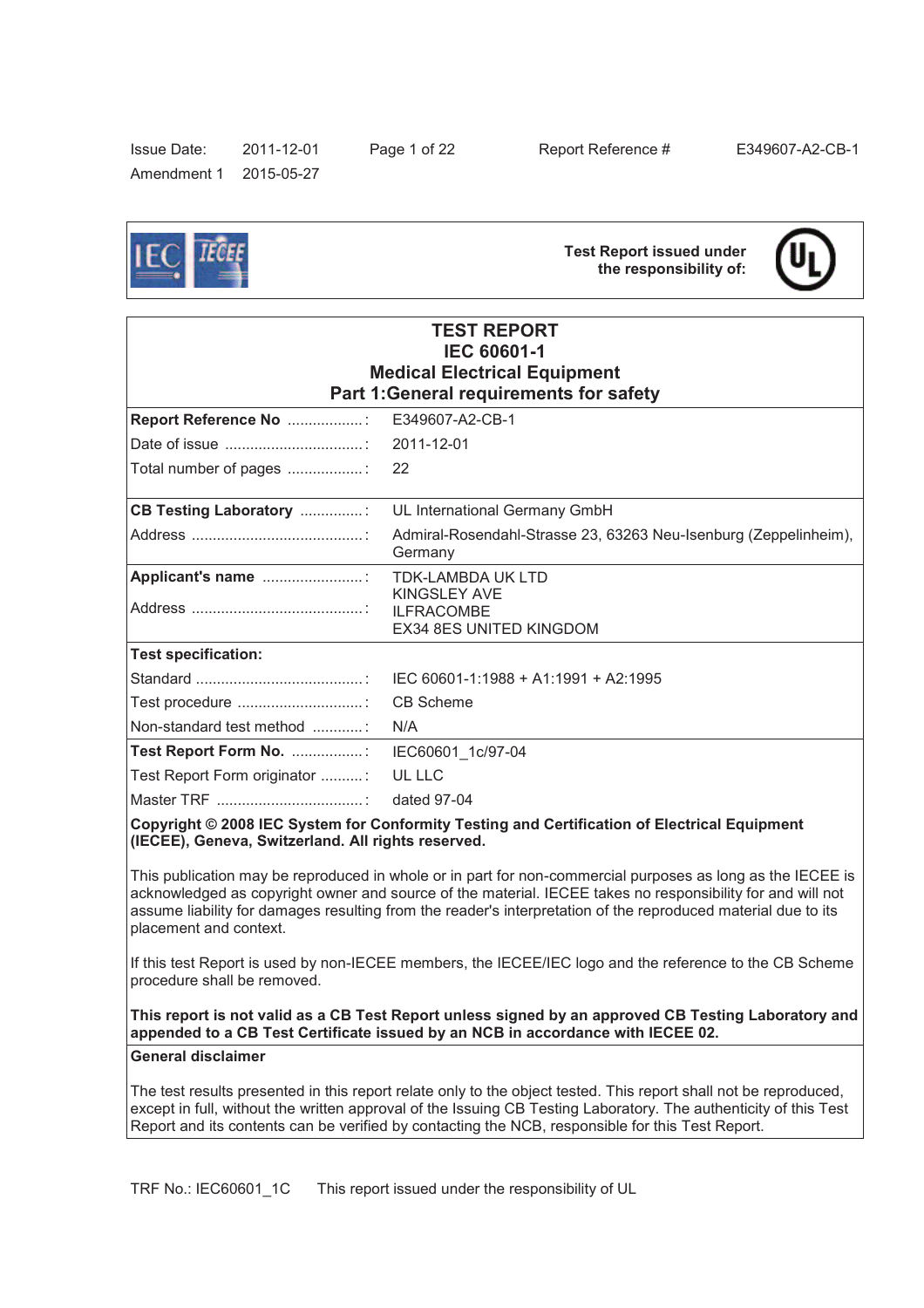| <b>Issue Date:</b>     | 2011-12-01 | Page 2 of 22 | Report Reference # |
|------------------------|------------|--------------|--------------------|
| Amendment 1 2015-05-27 |            |              |                    |

| Test item description : | Switch mode Power Supplies                                                                                      |
|-------------------------|-----------------------------------------------------------------------------------------------------------------|
|                         | TDK-Lambda                                                                                                      |
|                         | <b>TDK-Lambda</b>                                                                                               |
|                         | <b>TDK-LAMBDA UK LTD</b><br>KINGSLEY AVE<br><b>ILFRACOMBE</b><br><b>DEVON</b><br><b>EX34 8ES UNITED KINGDOM</b> |
| Model/Type reference    | Series: Alpha 400, Alpha 400W, CA400, MA400, Alpha-400, Alpha-<br>400W: models: CA400, CA-400, MA400, MA-400    |
|                         | Nominal Input Voltage Range: 100-240Vac, 7A max, 47-63 Hz.<br>Output: See Model Differences                     |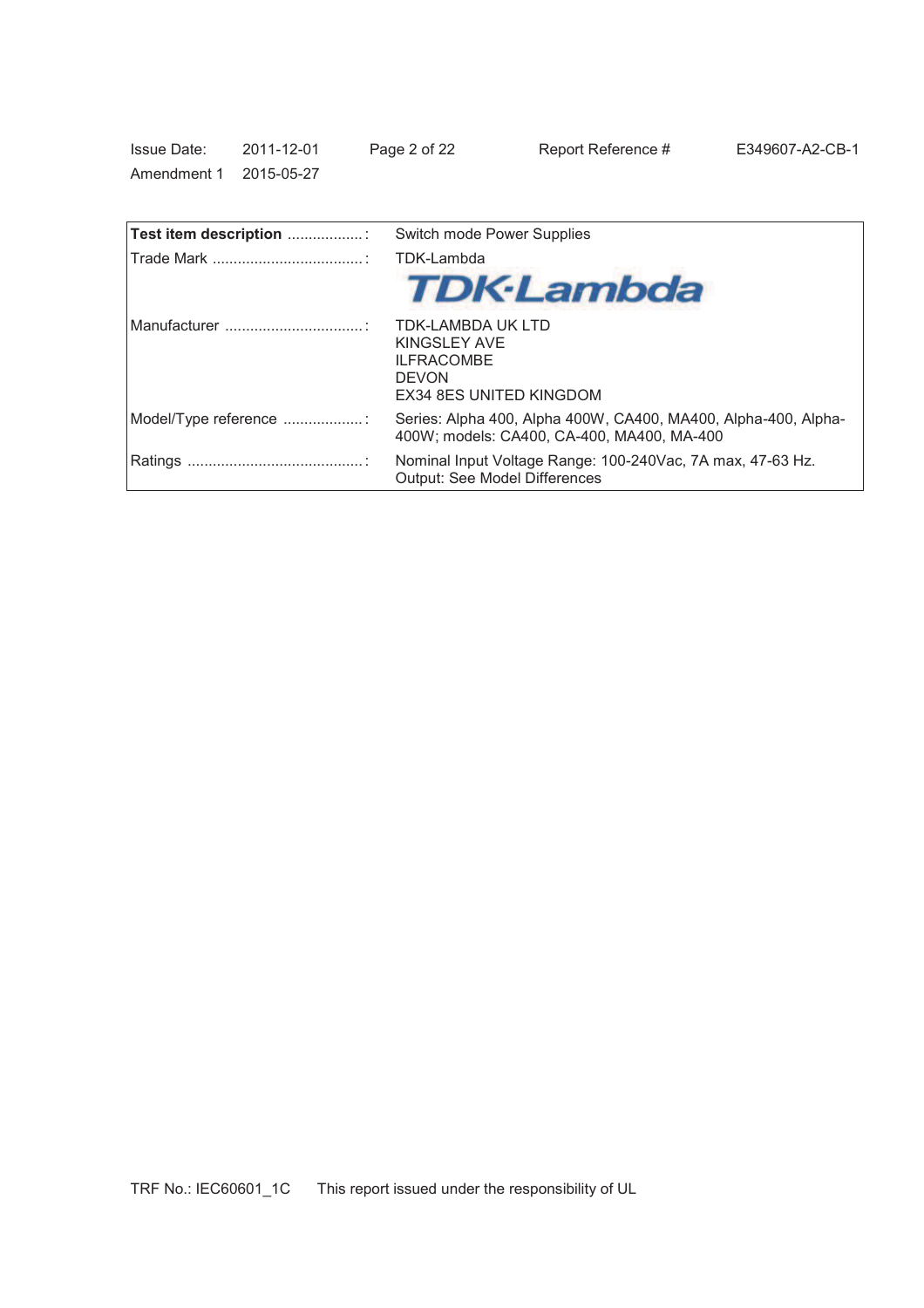| <b>Issue Date:</b> | 2011-12-01 | Page 3 of 2 |
|--------------------|------------|-------------|
| Amendment 1        | 2015-05-27 |             |

| [x]    | <b>CB Testing Laboratory</b>                      |                                                |                                                         |
|--------|---------------------------------------------------|------------------------------------------------|---------------------------------------------------------|
|        | Testing location / address:                       | 23, 63263 Neu-Isenburg (Zeppelinheim), Germany | UL International Germany GmbH Admiral-Rosendahl-Strasse |
| $\Box$ | <b>Associated CB Test Laboratory</b>              |                                                |                                                         |
|        | Testing location / address:                       |                                                |                                                         |
|        | Tested by (name + signature) :                    | Krzysztof Wasilewski                           |                                                         |
|        | Approved by (name + signature)  :                 | Jakub Sobolewski                               | Knyntof Wasilewski<br>Yalento Sobolewski                |
| $\Box$ | <b>Testing Procedure: TMP/CTF Stage</b>           |                                                |                                                         |
|        | Tested by (name + signature) :                    |                                                |                                                         |
|        | Approved by (+ signature) :                       |                                                |                                                         |
|        | Testing location / address:                       |                                                |                                                         |
| $\Box$ | <b>Testing Procedure: WMT/CTF</b><br>Stage 2      |                                                |                                                         |
|        | Tested by (name + signature) :                    |                                                |                                                         |
|        | Witnessed by (+ signature):                       |                                                |                                                         |
|        | Approved by (+ signature) :                       |                                                |                                                         |
|        | Testing location / address:                       |                                                |                                                         |
| $\Box$ | <b>Testing Procedure: SMT/CTF Stage</b><br>3 or 4 |                                                |                                                         |
|        | Tested by (name + signature) :                    |                                                |                                                         |
|        | Approved by (+ signature) :                       |                                                |                                                         |
|        | Supervised by (+ signature) :                     |                                                |                                                         |
|        | Testing location / address:                       |                                                |                                                         |
| $\Box$ | <b>Testing Procedure: RMT</b>                     |                                                |                                                         |
|        | Tested by (name + signature) :                    |                                                |                                                         |
|        | Approved by (+ signature)                         |                                                |                                                         |
|        | Supervised by (+ signature) :                     |                                                |                                                         |
|        | Testing location / address:                       |                                                |                                                         |

National Differences (5 pages) Enclosures (127 pages)

# **Summary of Testing:**

No tests were conducted

# **Summary of Compliance with National Differences:**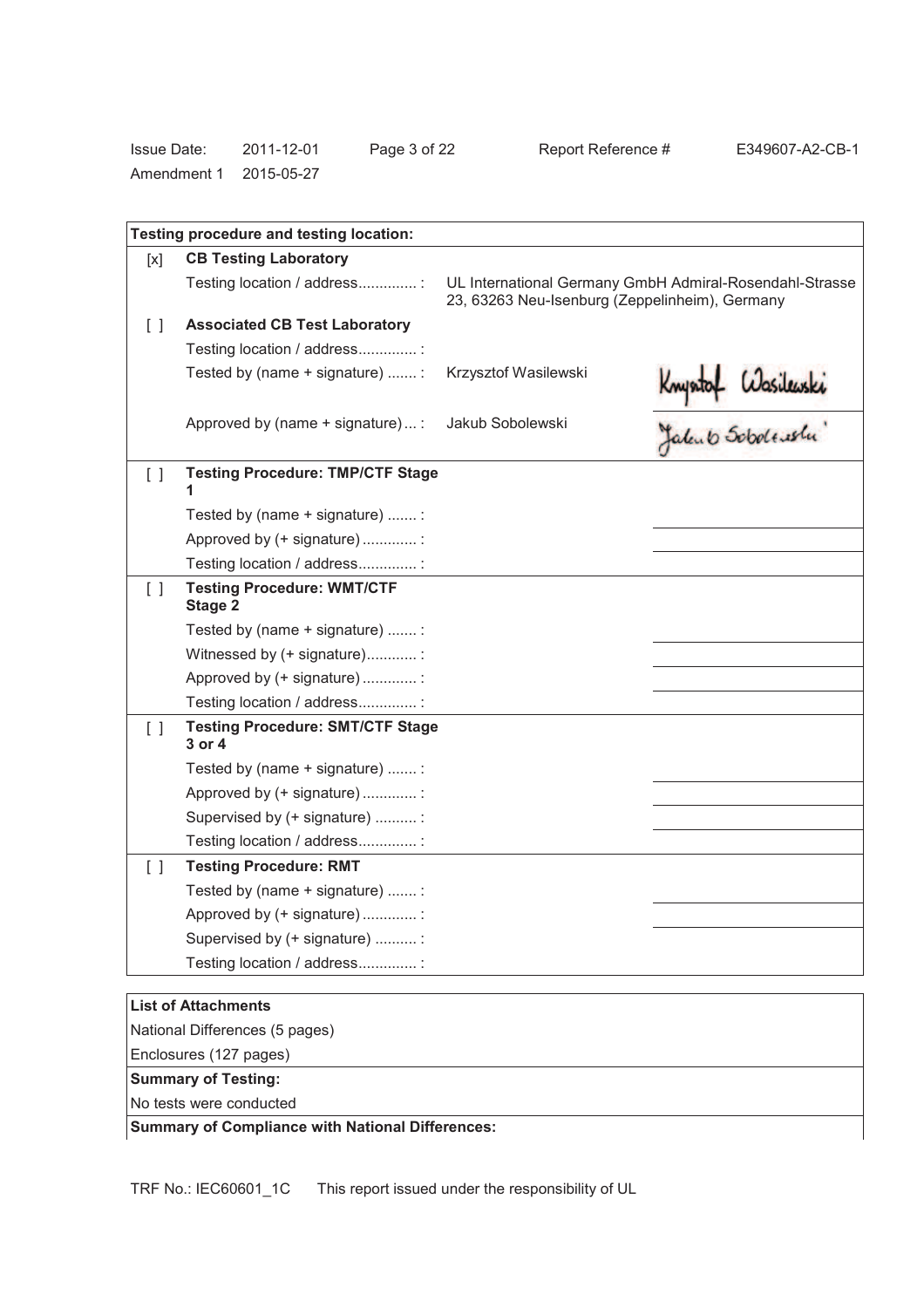| <b>Issue Date:</b> | 2011-12-01 | Page 4 of 22 | Report Reference # | E349607-A2-CB-1 |
|--------------------|------------|--------------|--------------------|-----------------|
|                    |            |              |                    |                 |

Countries outside the CB Scheme membership may also accept this report.

List of countries addressed: AT, AU, BE, BR, CA, CH, CZ, DE, DK, FI, FR, GB, GR, HU, IL, IN, IT, JP, KR, NL, NO, PL, RU, SE, SI, SK, UA, US

The product fulfills the requirements of: CAN/CSA-C22.2 No. 601.1-M90 (R2005) (includes National Differences for Canada)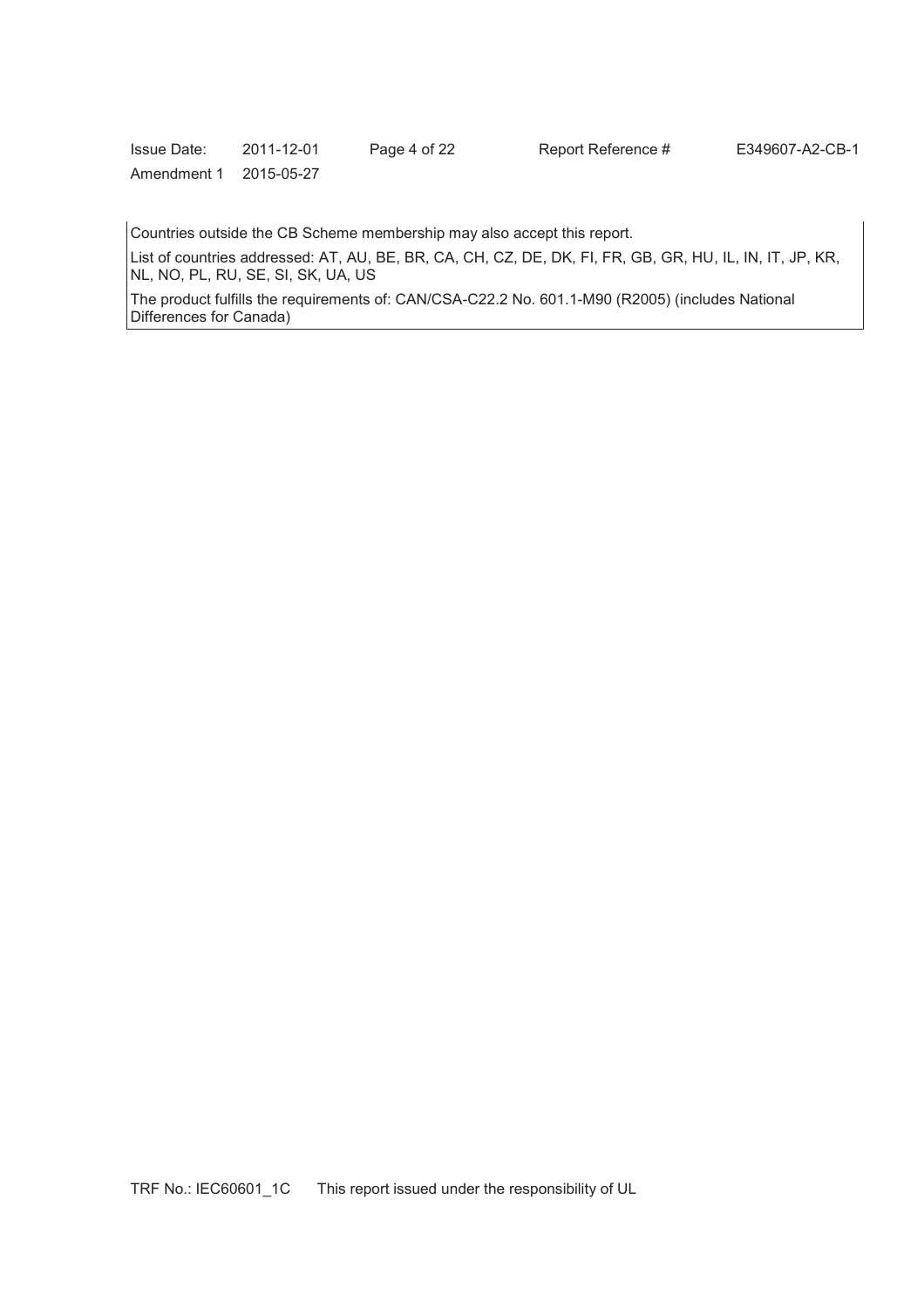| <b>Issue Date:</b>     | 2011-12-01 | Page 5 of 22 | Report Reference # | E349607-A2-CB-1 |
|------------------------|------------|--------------|--------------------|-----------------|
| Amendment 1 2015-05-27 |            |              |                    |                 |

# **Copy of Marking Plate**

The artwork below may be only a draft. The use of certification marks on a product must be authorized by the respective NCBs that own these marks.

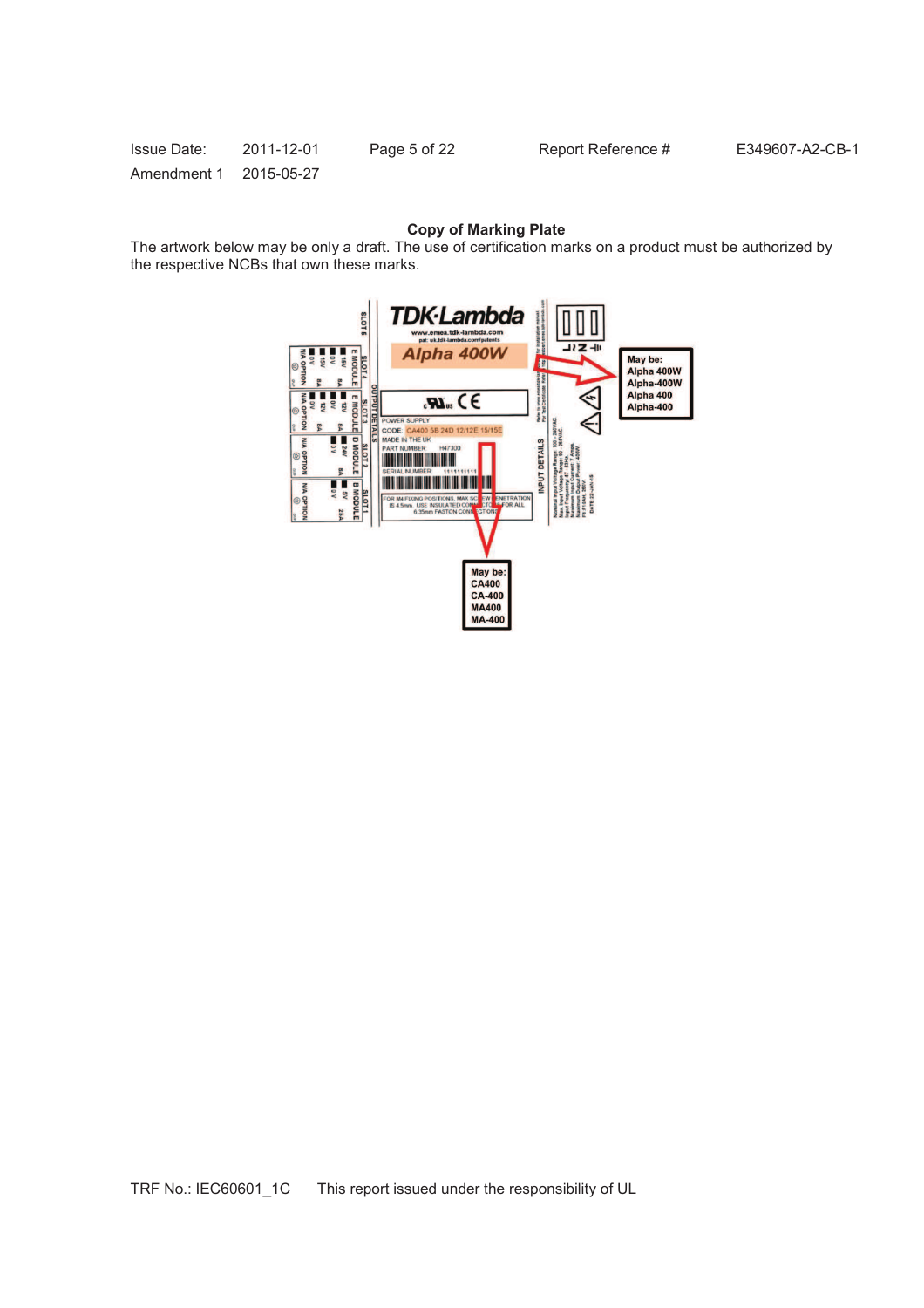| <b>Issue Date:</b> | 2011-12-01 | Page 6 of 22 |
|--------------------|------------|--------------|
| Amendment 1        | 2015-05-27 |              |

| Test item particulars :                                                                                                                                                                                                                                          |               |                                                                                                          |           |
|------------------------------------------------------------------------------------------------------------------------------------------------------------------------------------------------------------------------------------------------------------------|---------------|----------------------------------------------------------------------------------------------------------|-----------|
| Classification of installation and use                                                                                                                                                                                                                           |               | for building-in                                                                                          |           |
|                                                                                                                                                                                                                                                                  |               | for building-in                                                                                          |           |
| Accessories and detachable parts included in the                                                                                                                                                                                                                 |               | None                                                                                                     |           |
|                                                                                                                                                                                                                                                                  |               | None                                                                                                     |           |
| Possible test case verdicts:                                                                                                                                                                                                                                     |               |                                                                                                          |           |
| - test case does not apply to the test object                                                                                                                                                                                                                    |               | N/A                                                                                                      |           |
| - test object does meet the requirement                                                                                                                                                                                                                          |               | P(Pass)                                                                                                  |           |
| - test object does not meet the requirement                                                                                                                                                                                                                      |               | F(Fail)                                                                                                  |           |
| Abbreviations used in the report:                                                                                                                                                                                                                                |               |                                                                                                          |           |
|                                                                                                                                                                                                                                                                  |               | N.C. - single fault condition                                                                            | S.F.C.    |
|                                                                                                                                                                                                                                                                  | OP .          | - basic insulation                                                                                       | BI        |
| - basic insulation between parts of opposite<br>polarity:                                                                                                                                                                                                        |               | BOP - supplementary insulation :                                                                         | SI        |
|                                                                                                                                                                                                                                                                  | DI            | - reinforced insulation                                                                                  | <b>RI</b> |
| Testing:                                                                                                                                                                                                                                                         |               |                                                                                                          |           |
|                                                                                                                                                                                                                                                                  |               | N/A                                                                                                      |           |
| Date(s) of Performance of tests                                                                                                                                                                                                                                  |               | N/A                                                                                                      |           |
| <b>General remarks:</b>                                                                                                                                                                                                                                          |               |                                                                                                          |           |
|                                                                                                                                                                                                                                                                  |               |                                                                                                          |           |
| List of test equipment must be kept on file and be available for review.                                                                                                                                                                                         |               |                                                                                                          |           |
| "(see Enclosure #)" refers to additional information appended to the report.<br>"(see appended table)" refers to a table appended to the report.                                                                                                                 |               |                                                                                                          |           |
| Throughout this report a point is used as the decimal separator.                                                                                                                                                                                                 |               |                                                                                                          |           |
| Manufacturer's Declaration per Sub Clause 4.2.5 of IECEE 02:                                                                                                                                                                                                     |               |                                                                                                          |           |
| The application for obtaining a CB Test Certificate includes more than one factory and a<br>declaration from the Manufacturer stating that the sample(s) submitted for evaluation is (are)<br>representative of the products from each factory has been provided |               |                                                                                                          | Yes       |
| When differences exist, they shall be identified in the General Product Information section.                                                                                                                                                                     |               |                                                                                                          |           |
| Name and address of Factory(ies):                                                                                                                                                                                                                                | <b>DEVON</b>  | <b>TDK-LAMBDA UK LTD</b><br><b>KINGSLEY AVE</b><br><b>ILFRACOMBE</b><br>EX34 8ES UNITED KINGDOM          |           |
|                                                                                                                                                                                                                                                                  | <b>NANSHA</b> | PANYU TRIO MICROTRONIC CO LTD<br>SHIJI INDUSTRIAL ESTATE<br><b>DONGYONG</b><br>GUANGZHOU GUANGDONG CHINA |           |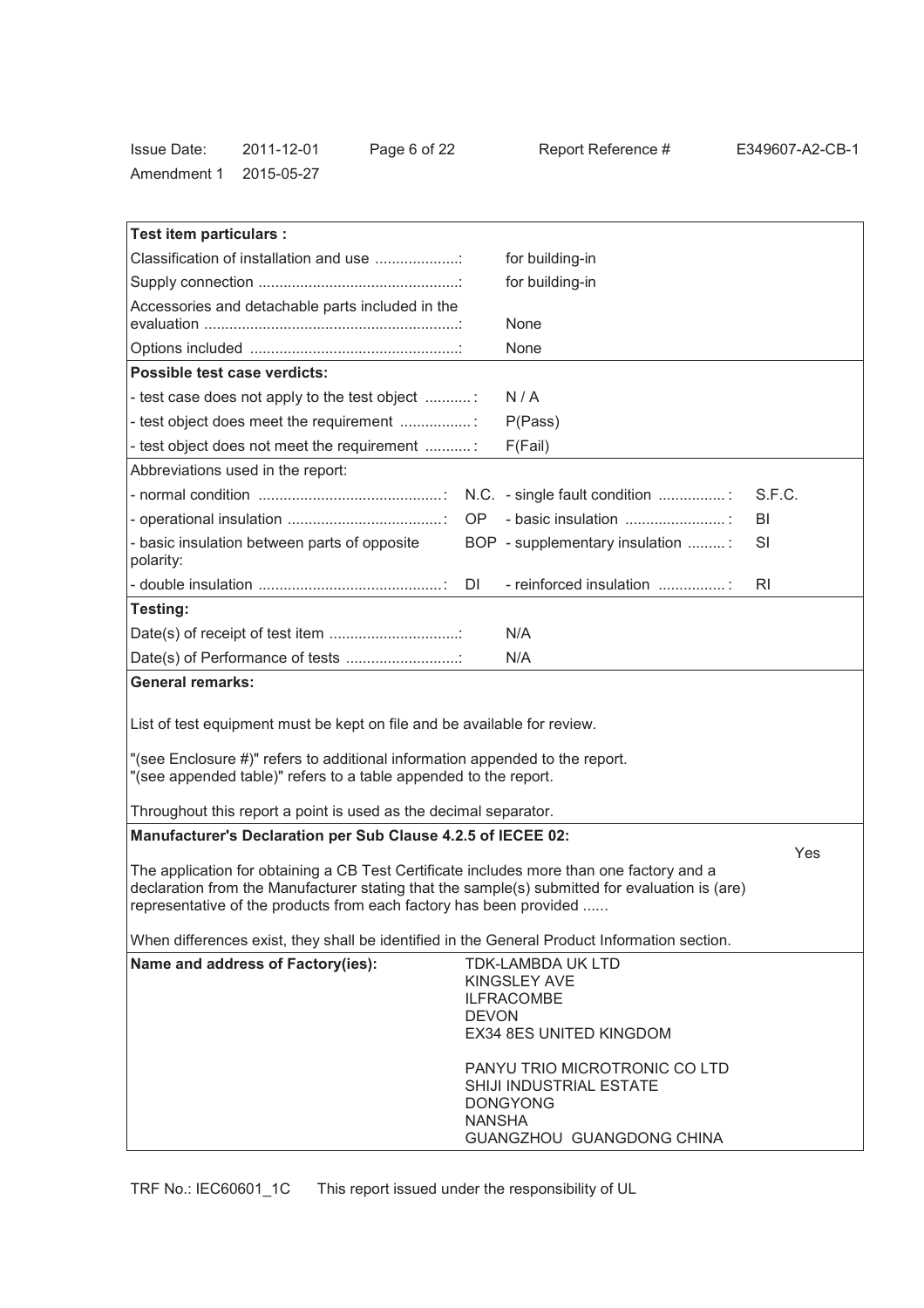#### **GENERAL PRODUCT INFORMATION:**

#### **Report Summary**

The original report was modified on 2015-05-27 to include the following changes/additions: The report was updated in order to:

- add series Alpha 400W, Alpha-400, Alpha-400W, models: MA-400, CA-400,

- add to report scope following national differences: AT, BE, BR, CZ, FR, GR, HU, JP, NL, PL, RU, SI, SK, UA,

- remove TRIO ENGINEERING CO LTD and TDK-LAMBDA GERMANY GMBH factories,

- add PANYUTRIO MICROTRONIC CO LTD factory,

- add following components to list of critical components: Connectors, Current sense transformer T202, Sleeving over fan wiring (sleeving only required in region of heatsink) and T101 triple insulated wiring, Alternate fan (LSF option only), Optional Coating,

- remove following components to list of critical components: Coating, for use on all parts of PSU,

- modify parameters of components on the list of critical components,

No testing was considered necessary to introduce above mentioned changes.

#### **Product Description**

The subject units are switch mode power supply sub-assemblies incorporating semiconductor components. They are provided with isolating transformers and associated circuitry mounted on printed wiring boards, in addition to input connectors for connection to mating connectors or wiring within the end use equipment.

#### **Model Differences**

The Alpha 400, CA 400 and MA 400 Series Power Supplies are electrically and mechanically identical. The system build is further specified by additional suffixes, described as follows: may be followed by A, LL, RL, ML, TL or no letter; where A=Class A input filter LL=Low Leakage Input Filter RL=Reduced Leakage Input filter TL= Tiny Leakage Input filter ML = Medium Leakage input filter No letter = Class B input filter may be followed by LSF, QF or RA; where LSF=Low Speed Fan

QF=Quiet Fan RA=Reverse Air Fan

followed by up to five of the following: @ followed by AA, A, AL, BB, B, CC, C, CL, CM, CH, DD, D, FF, F, GG, G, JJ, J, KK, K, LL, L, MM, M, NN, N, QQ, Q, RR, R, SS, S, TT, T, UU, U,WW,W,ZZ or Z. or B/S

optionally followed by:  $X$ , MF, MFE, MFU, MFV or MFV, MFPF, PA, IN, PP, MJ, RJ, PJ, IJ, RP, RPA, RPB, RPC, RPD, MG or D

@/@ or @\_@ followed by: E, EB, EQ, EL, EH, H, P or PL: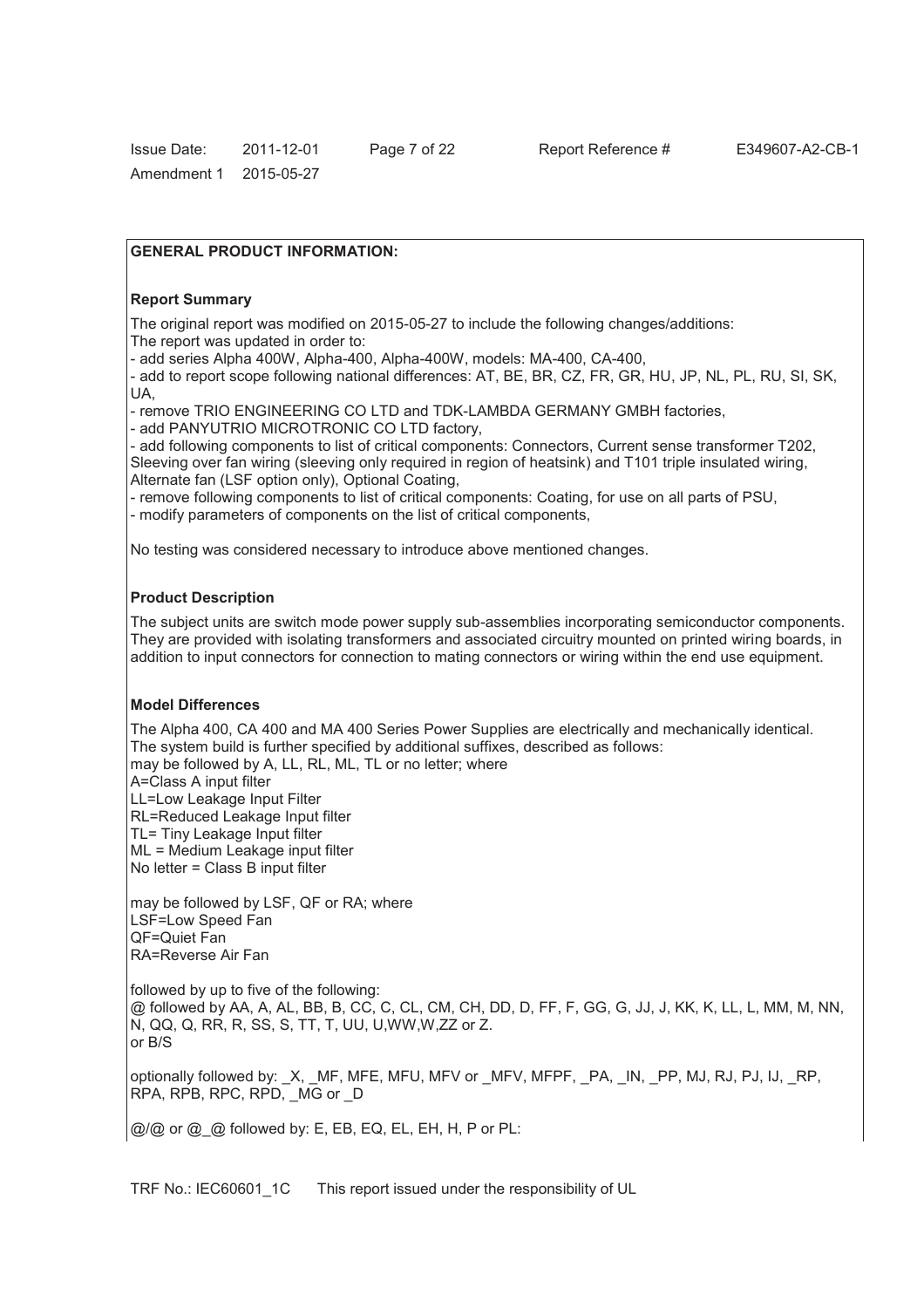| <b>Issue Date:</b> | 2011-12-01 | Page 8 of 22 |
|--------------------|------------|--------------|
| Amendment 1        | 2015-05-27 |              |

where  $\omega$  and  $\omega/\omega$  or  $\omega =$  applicable voltage range and the following one or two letters are the module type

 $MF$ , MFE = Mains fail option (may also be called X) MFU = Mains fail option with uncommitted output connections MFV or \_MFV = Mains fail option with VME bus PA,  $\overrightarrow{PP}$ ,  $\overrightarrow{IN}$ ,  $\overrightarrow{RP}$  = Secondary module options B/S = blanking slot which occupies one 23 mm slot. MFPF = Mains fail, module parallel, PSU/fan inhibit and 5V, 50mA auxiliary output MJ = Mains fail option

Only up to five 23 mm slots may be filled up per unit, noting that all modules occupy one 23 mm slot except for AA, A, F, G, J, K, R, S and T modules which occupy two 23 mm slots. All primary MF options can only be fitted in slot 1.

Valid voltage ranges for @ and @/@ or @\_@ for each module are as follows:

| Module         | <b>Voltage Range</b>                                                          |
|----------------|-------------------------------------------------------------------------------|
| A              | $@ = 4.5 - 6V$                                                                |
| AA             | $@ = 4.5 - 7V$                                                                |
| AL             | $@ = 4.75 - 5.3V$                                                             |
| BB             | $@ = 4.5 - 7V$                                                                |
| B              | $@ = 4.5 - 6V$                                                                |
| C, CC          | $@ = 5 - 16V$                                                                 |
| CL             | $@ = 4.6 - 5.6V$                                                              |
| СM             | $@ = 5 - 7V$                                                                  |
| <b>CH</b>      | $@ = 11.4 - 13.5V$                                                            |
| D, DD          | $@ = 18 - 29V$                                                                |
| E              | @/@ or @ @ = 5 - 16V / 5 - 16V                                                |
| EL.            | @/@ or @_@ = 5 - 7V / 11 - 13V                                                |
| EH             | @/@ or @ @ = 11 - 13V / 11 - 13V                                              |
| EВ             | @/@ or @ _@ = 4.5 - 5.5V / 4.5 - 5.5V                                         |
| EQ             | @/@ or @_@ = 4.5 - 5.5V / 2.7 - 3.9V                                          |
| F              | $@ = 9 - 16V$                                                                 |
| G, GG          | $@ = 17.5 - 29V$                                                              |
| H              | @/@ or @ @ = 18 - 32V / 18 - 32V                                              |
| J, JJ          | $@ = 30 - 48V$                                                                |
| K, KK          | $@ = 18 - 31V$                                                                |
| L, LL          | $@ = 1.8 - 3.2V$                                                              |
| M, MM          | $@ = 5 - 16V$                                                                 |
| N, NN          | $@ = 18 - 32V$                                                                |
| Ρ              | @/@ or @ @ = 18 - 29V / 5 - 16V                                               |
| PL             | @/@ or @_@ = 22 - 26V / 5 - 7V                                                |
| Q, QQ          | $@ = 2.7 - 3.9V$                                                              |
| R, RR          | $@ = 2.7 - 3.9V$                                                              |
| S, SS<br>T, TT | $@ = 1 - 5.7V$<br>@ 1.8V - 3.2V                                               |
| U, UU          | @ 10 - 21V                                                                    |
| W, WW          | $@4.5 - 5.5V$                                                                 |
| Z, ZZ          | $@4.5 - 5.7V$                                                                 |
|                |                                                                               |
|                | Secondary Options:                                                            |
| Option         | Description                                                                   |
| <b>MG</b>      | Provides a module good signal which indicates output voltage is within limits |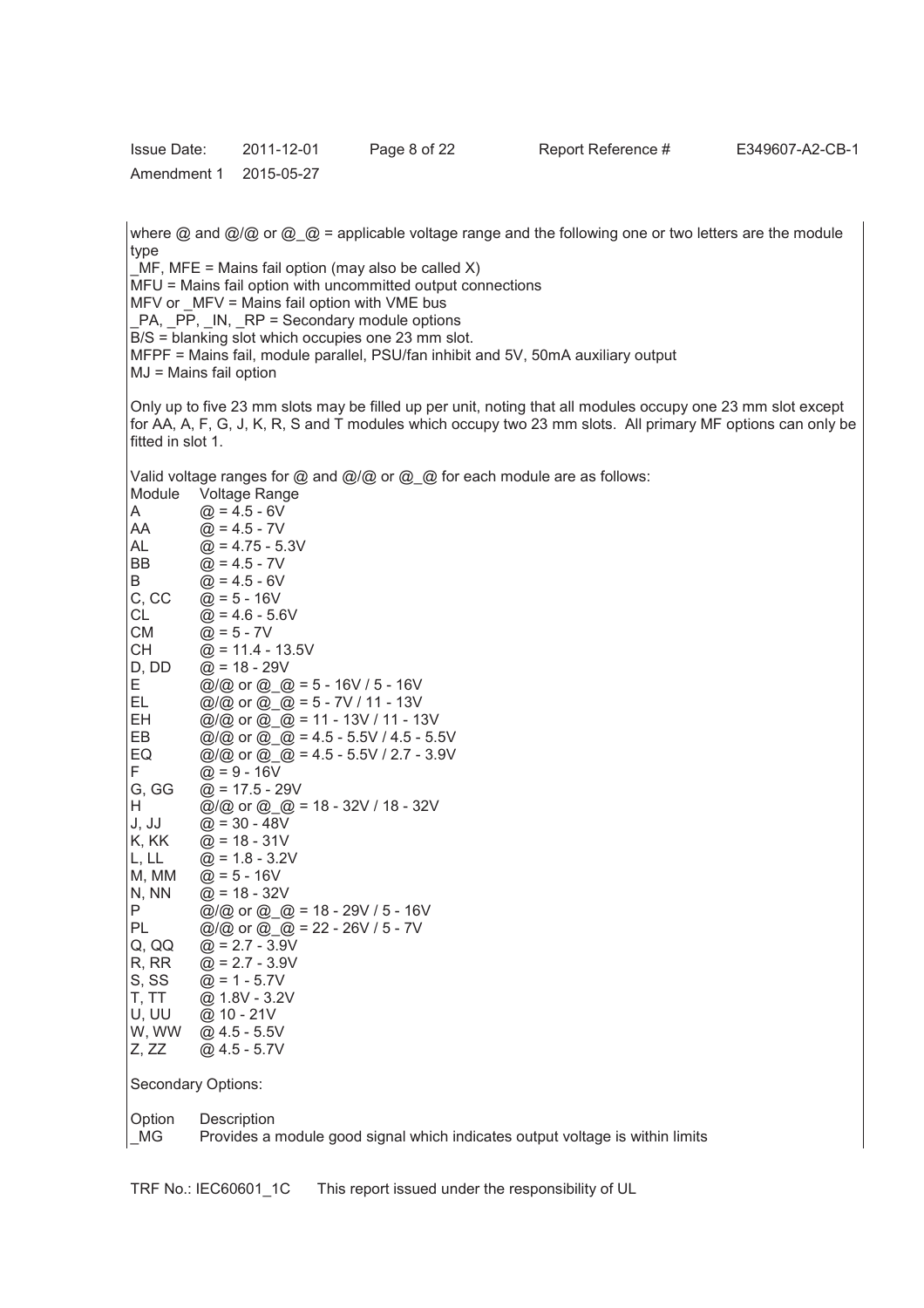| <b>Issue Date:</b> | 2011-12-01 | Page 9 of 22 |
|--------------------|------------|--------------|
| Amendment 1        | 2015-05-27 |              |

signal PP, PJ Provides either of the following functions: a) Reduces module current limit and caters for paralleled modules with bus bar linking. For use with modules providing a max output of up to 16V only; or b) Identical to  $PA$  except that the module is paralleled at the output of the module with bus bar linking<br>IN, IJ \_IN, IJ Provides an external signal which may be used to inhibit the output of the module RP Provides remote programming of the module output voltage<br>RPA Provides voltage programming of the module output voltage Provides voltage programming of the module output voltage only RPB Provides voltage programming of the module output voltage and has an output VA limiting circuit RPC Provides an output VA limiting circuit RPD Provides voltage programming of the module output voltage and has an output VA limiting circuit \_D Provides a delay to the turn on time of the output Note: The RPA option can only be used on modules with output voltages rated up to 32V The RP, RPB, RPC and RPD options can only be used on modules with output voltages rated up to 16V.

\_PA, RJ Forces paralleled modules to share load current. Additionally it also provides the module good

Not for use with a module voltage range of 18-29V or twin output modules.

a) A, AA & AL modules can be used in slots 1-5 up to 60A/channel

b) BB & B modules can be used in slots 1-4 up to 25A/channel and in slot 5 up to 20A/channel

c) C, CC, CL, CM & CH modules can be used in slots 1-5 up to 16A/channel if o/p is limited to 12V. At 15 to 16V C modules can be used up to 12A/channel. Module derates linearly between 12 and 15V

d) D & DD modules can be used in slots 1-5 up to 8A/channel

e) E, EL & EH modules can be used in slots 1-3 up to 8A/channel and in slots 4 and 5 up to 6A/channel f) EB modules can be used in slots 1-5 up to 9A/channel

g) EQ modules can be used in slots 1-3 up to 9A/channel and in slots 4 and 5 up to 6.75A/channel

h) F & FF modules can be used in slots 1-5 up to 33A/channel

i) G & GG modules can be used in slots 1-5 up to 20A/channel

j) H modules can be used in slots 1-3 up to 5A/channel and in slots 4 and 5 up to 4A/channel. For output voltages 30.01 to 32V maximum rated current is 1A

k) J & JJ modules can be used in slots 1-5 at 30-41V at 10A max. For output of 48V at 8A max. For voltages between 41 and 48V the current is linearly interpolated

- l) K & KK modules can be used in slots 1-5 up to 15A
- m) M & MM modules can be used in slots 1-5 up to 8A/channel

n) L & LL modules can be used in slots 1-4 up to 25A/channel and in slot 5 up to 20A per channel

o) N & NN modules can be used in slots 1-5 up to 5A/channel for output voltages up to 29V. For output voltages 29.01 to 32V maximum rated current is 1A

p) P & PL modules 18-29V outputs can be used in slots 1-3 up to 5A and in slots 4-5 at up to 4A. 5-16V outputs can be used in slots 1-3 up to 8A and in slots 3-4 at up to 6A

q) Q & QQ modules can be used in slots 1-5 up to 25A/channel

r) R & RR modules can be used in slots 1-5 up to 60A/channel

s) S & SS modules can be used in slots 1/2 up to 75A, slots 2/3 up to 71A, slots 3/4 up to 69A & slots 4/5 up to 66A

t) T & TT modules can be used in slots 1-5 up to 60A

u) U & UU modules can be used in slots 1-3 up to 16A, slot 4 up to 15A and slot 5 up to 13A

v) W & WW modules can be used in slots 1-5 up to 15A/channel

w) Z & ZZ modules can be used in slots 1-4 up to 25A/channel and in slot 5 up to 20A per channel.

The following limitations also apply:

(a) For power supplies having one or more A, AA, AL, R, RR, T and/or TT modules and mounted vertically with the airflow downwards, the output is limited to 350W.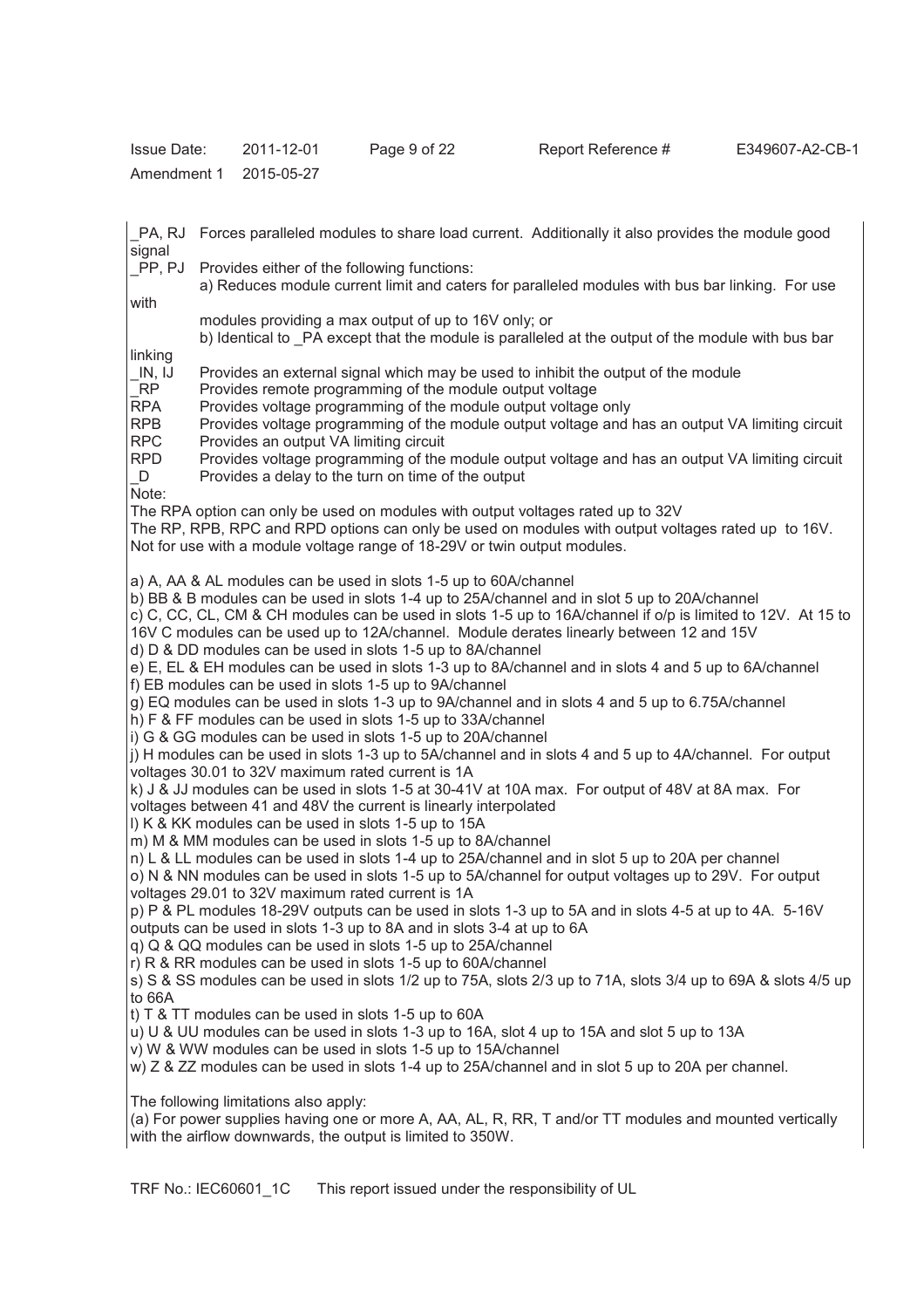| <b>Issue Date:</b> | 2011-12-01 | Page 10 of 22 |
|--------------------|------------|---------------|
| Amendment 1        | 2015-05-27 |               |

(b) For power supplies having one or more F or FF modules, the output is limited to 375W, only when operated in a vertical position with the fan on top of the power supply

(c) For power supplies fitted with an LSF option fan, the output is limited to 300W and 60AT. Operation in a vertical orientation with the fan at the top is not permitted

(d) For power supplies fitted with the fan reversed (RA option), the output is limited to 300W and 60AT. Operation in a vertical orientation is not permitted

(e) For power supplies having input or output connector housings fitted the total output is limited as follows:<br>PSU Orientation Total Power Output PSU Orientation Total Power Output<br>Vertical with no fan P = 14.7 + 3.67\*Vin

 $P = 14.7 + 3.67*V$ in<br> $P = 80 + 3.2*V$ in All other orientations

subject to a maximum total power output of 400W and a minimum mains input voltage of 90Vac. Where  $P =$ maximum total output power and Vin = mains input voltage

An example of product would be: CA400 @B @B @C @/@E or @\_@E, @M where @ and @/@ or @\_@ would be written on the product label as numbers representing the voltage of the module eg. 5B

Additional Module limitations:

When using remote sense, the max output voltage will be reduced by 0.5V for L, S, T, Q and R modules, and by 1.0V for C, D, F, G, J, M, K, N, U Modules.

Ampere turns for J module is calculated as  $AT =$ (output current  $+ 15A$ ) x 4

Adjusting output voltage beyond the stated range may cause overvoltage protection (OVP) to operate, whereby all outputs will turn off. To reset OVP, turn back output voltage adjustment and remove the mains supply for 30 seconds.

# **Additional Information**

The schematics are kept on file at the CBTL and can be provided by the manufacturer upon request by NCB's/CBTL's.

The label sample represents all Models in the Series.

These products use optional coatings which are normally applied with a brush and are used within the primary area of the power supply on limited surface therefore deemed as non-safety

# **Technical Considerations**

- · The product was investigated to the following additional standards: CAN/CSA-C22.2 No. 601.1-M90 (R2005) (includes National Differences for Canada)
- · The product was not investigated to the following standards or clauses: Clause 52.1, Programmable Electronic Systems (IEC 601-1-4), Clause 48, Biocompatibility (ISO 10993-1), Clause 36, Electromagnetic Compatibility (IEC 601-1-2)
- The product is Classified only to the following hazards: Shock, Fire, Casualty
- The following accessories were investigated for use with the product: None
- The mode of operation is: Continuous
- Software is relied upon for meeting safety requirements related to mechanical, fire and shock: No
- The product is suitable for use in the presence of a flammable anesthetics mixture with air or oxygen or with nitrous oxide: NA
- The CB Test Certificate is effective for three (3) years from the Date of Issue noted on the Certificate (IECEE 02 Clause 6.3.4). The NCB may challenge the Certificate when it is more than three years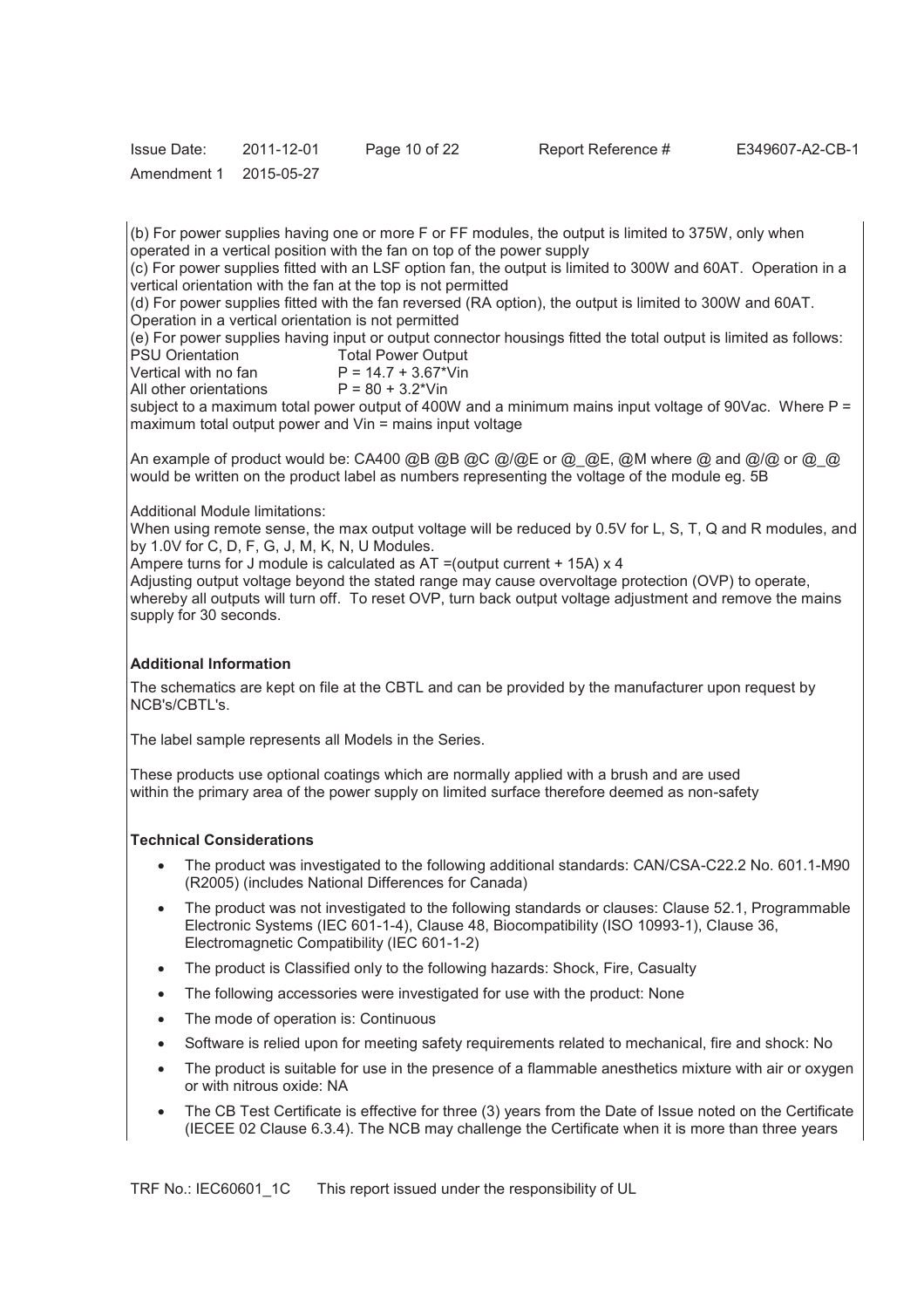| <b>Issue Date:</b> | 2011-12-01 | Page 11 of 22 |
|--------------------|------------|---------------|
| Amendment 1        | 2015-05-27 |               |

old or when the standard according to which it was issued is no longer in force in the country of the NCB. To maintain the validity of the CB Test Certificate and Report after 3 years, a review and necessary re-testing will be required to ensure continued conformity with the most current edition of the standard. --

· This product has been assessed for Class 1, Pollution Degree 2, Material Group IIIB, Over voltage Category II, Altitude up to 3000 meters, maximum ambient 50 degrees C (higher ambients permitted for specific custom models). --

#### **Engineering Conditions of Acceptability**

When installed in an end-product, consideration must be given to the following:

- The original testing was carried out on the basis of 5 slots being filled, each slot being one 23mm module space wide. This is the maximum number of module slots allowed under this approval, and provides the worst case situation. Heating tests were carried out with the maximum number of slots filled, but with numerous loading conditions to cover any condition of loading in any slot position. Also, the models tested represent the least efficient, highest current module configurations. Abnormals were carried out on the expected worst case situation for that abnormal, and on as many configurations as considered necessary to represent the entire range of products covered by this approval. For the other tests, the conditions and configurations used were the expected worst case. - -
- These units are internal forced-air cooled. They require a minimum of 50mm clearance in the vicinity of the ventilation holes. Whilst relatively orientation insensitive, operation of the these units when mounted vertically with the air flow in a downward direction is affected by convection acting against the cooling airflow, and results in slightly hotter temperatures (2 to 5 degrees) than if operated in the horizontal position. As a consequence of this, heating tests were carried out in the vertical orientation with airflow downwards to give the worst case temperatures, unless otherwise stated. No additional air flow during tests was applied, only the internal fans were used. --
- In general, no tests have been conducted on polymeric materials used in the construction of these products. Information was provided by the Client with regards to the classification of the polymeric materials. Acceptance of these materials is based on these declarations. --
- The primary sub-assembly, including the primary windings of the main barrier transformer, is common to all products in this family. The secondary regulators are built into separate modules. --
- This product must be installed in a restricted access location, accessible to authorized competent personnel only. --
- Testing Environment: An ambient temperature in the range 15 degrees C to 30 degrees C. A relative humidity in the range of 25 % to 75 %. And finally, an air pressure in the range of 86 kPa to 106 kPa. --
- · This equipment has only been evaluated for Basic Insulation from Primary to Secondary across the main transformer. --
- The following secondary output circuits are at hazardous energy levels: modules A, AA, AL, C, CC, CH, D, DD, F, FF, G, GG, J, JJ, K, KK, R, RR, S, SS, T, TT, U and UU --
- The following secondary output circuits are at non-hazardous energy levels: modules B, BB, CL, CM, E, EB, EH, EL, EQ, H, L, LL, M, MM, N, NN, P, PL, Q, QQ, W, WW, Z and ZZ --
- Leakage current measurements with non-frequency weighted measuring device according to, Japanese national differences clause 19.4e shall be performed during end product evaluation. --
- These products were considered to be a component part of a larger piece of Class 1 equipment. Full compliance with the standards will therefore depend on the installation in the final application. Some modules could present an energy hazard. Additionally, outputs can be connected in series thus producing non-SELV levels, or in parallel thus producing new energy hazards, and this must be